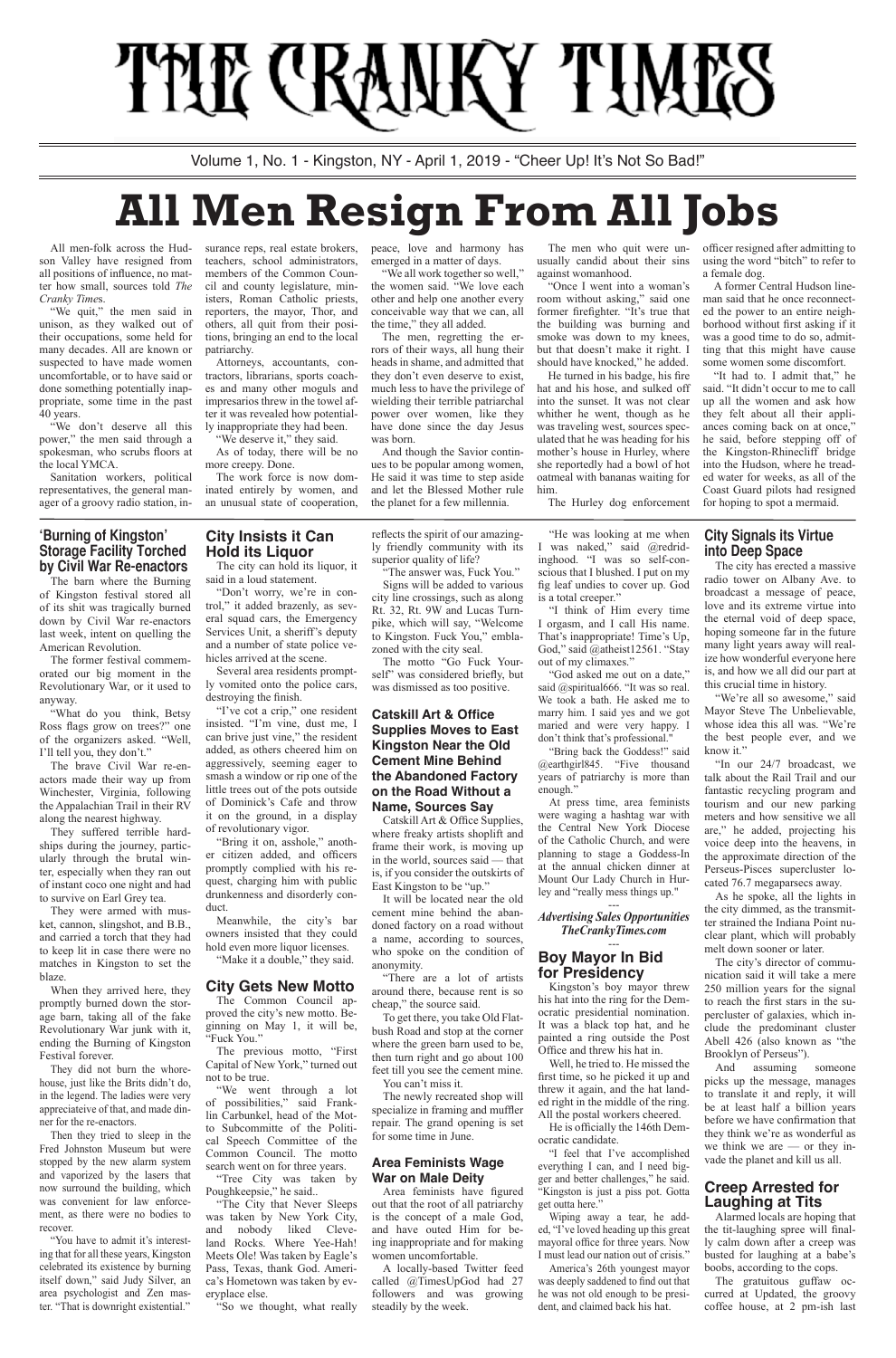Wednesdayish or last weekish.

"He looked down and started laughing hysterically," said the victim, who is not being identified. "He was standing right near me. It had to be my boobs. I don't think that's funny."

She dialed the new Sex-1-1 Hotline and the Appropriateness Squad responded and made the arrest. The alleged perpetrator was purportedly taken to Sex Court and reportedly charged with mammary giggling, according to press reports.

We fail to see the humor," the LGBTW Center said in a rather lengthy statement.

Area psychologist Golda Myopia, reached for comment in her luxurious office, said, "Laughter is typically spasmodic and largely involuntary expirations often accompanied by inarticulate vocalizations, generally evoked by mirth. This was different. This was really serious."

It's now believed that 43% of all laughter in the Hudson Valley involves someone's titties.

#### **LGBTW Center Revamps, Renames, is Much Cooler**

The LGBTW Center has announced its new name. It will basically be the same thing in the same place, only more inclusive.

 "Nobody understood what the Q was for anyway," said Jeff Soandso, the director. "Was it for queer, or questioning, or quack or queen? I don't even know, and I'm the flippin' director."

Harvey personally confirmed the report, and just issued a statement that said, "Wow, I just woke up and decided I had to get a life. You know what I mean?"

"But for that matter, nobody knows what the T stands for," he said. "I think it might be transvestite.

"Anyway, they switched Q to W, which does not stand for Woman. It stands for Wannabe."

This is to accommodate all the wannabes that are running around, painting their fingernails, wearing pink boas, and posing as allies. "We have to be inclusive," Jeff said. "Even of metrosexual poseurs. There are just so many of them. If it doesn't kill ya it makes ya strong! I have to hurry off to work, see ya later!"

The center will offer numerous support services for wannabes, including agony sessions about how hard it is to be accepted by either gay or straight society when you're faking it. Then there is the whole issue of unfairly feeling like a fake.

Wannabe lesbians will be excused from eating pussy, according to the LGBTW center's guidelines.

"That's good," said one member of the new caucus. "I want to be a lesbian but could never get into the whole pussy eating thing. Maybe I'll let a girl do it to me, but only if she's really pretty, or forces me," she added.

#### **BREAKING NEWS: Harvey Gets a Life**

The Real Harvey has finally got a life, sources told *The Daily Breast*. We picked up the story and are running away with it.

"We're taking over," said Dan Garterbelt, whizzing along at full speed on a Segway, using his automatic GPS navigation system to avoid deadly potholes on Maiden Lane.

She said she had grown tired of messing with everyone else's life and thought she would try having a life of her own, though she admitted this felt uncomfortable.

"Yeah, that's the word," she said. "Uncomfortable."

"I'm at that certain age where

I looked back on things and thought, well, I haven't accomplished anything. I don't really do anything relevant. It sucked losing that NPR job opportunity because they said I had no respect for industry standards and practices," she added.

"That made me look inward for the first time. Then one night when I was roaming around the streets aimlessly, I found a copy of *Civilization and its Discontents* in the trash outside Moon You Books, and I read it, standing right there. It changed my life. Sigmund Freud really spoke to me," she said.

"I love Papa," she added wistfully.

She said that standing there on the street, she flipped the tattered old book open to this quotation:

*"It is impossible to escape the impression that people commonly use false standards of measurement — that they seek power, success and wealth for themselves and admire them in others, and that they underestimate what is of true value in life."*

"I was like wow. I've been so obsessed by status. And I got it by making a mess of people's lives. How pathetic! Then I realized I hadn't accomplished anything. My portfolio is totally lame. It's a bunch of stupid clippings from *Chronograph*. But I've decided to stop hating myself," she said.

"It's been rough. If I've taken it out on you, I'm so sorry I hurt myself like that."

#### **Walking Violations Bureau Creates Jobs**

The rapidly expanding Walking Violations Bureau is reviving the local economy, creating gobs of jobs all over the place.

It's just fabulous.

More than 100 walking enforcement officers and workers to maintain the new walking meters were hired this week, in the biggest expansion of city government since Mayor Cheney back in 1977. At that time, city government occupied the entire IBM complex, sources said.

Walking meters have found their way to odd locations, such as Corporation Counsel Alley in midtown, and DPS Lane down by the creek.

On the sidewalk as he sped by,

several people were being interrogated by walking enforcement officers for inappropriate ambulation.

So far, the city court has thrown out every case.

There may be an upside. "We hired Google to inventory all of our potholes. We revived the naming project, too. Gesturing, he said, that one over there is the Shayne Gallo Manic Depression, and right behind it is the T.R. Gallo Blacktop Fault Line. That thing there, where the asphalt rises six inches above the utility hole cover, is the Garraghan Geologic Bitumen Feature."

"In the old days, jaywalking was all we had. Today, every form of walking is an offense," Garterbelt added.

"Soon, we'll be charging people with possession of shoes, which we consider to be walking paraphernalia."

"But don't worry," he added. "These are just administrative actions. We send them out all the time by bulk mail. But if you don't reply, we will bring out the manacles and boot you."

# **New Courts Move Into Old Family Court Building**

"We don't like you!" they chanted in unison, storming past your house making faces and calling you names.

Two new judicial agencies have taken over the old Family Court building on Lucas Ave., the one across from the laundromat and near the sushi place.

One is the Appropriateness Court, which will hold trials for anyone accused of acting inappropriately. This will be held Monday, Wednesday and Friday and presided over by etiquette specialists from the local media, including the author of the "Wipe Your Chin" column in *Chronograph.*

The other agency is Sex Court, which will adjudicate in advance whether unmarried people who want to have sex have actually consented to do so. Sex Court will be supervised by the eminently lusty Third Judicial Department.

Sex Court will be conducted by jury trial. With the help of expert witnesses, jurors will have to evaluate whether consent was enthusiastic enough. If there is a ruling of "enthused consent," the court will issue an Order to Do It.

The couple will then formulate in front of the jury, the public and the press for full evaluation.

The Grand Jury of Sex will also issue indictments. If you want someone so bad, take it to the Grand Jury of Sex and they will investigate secretly and make a determination.

"This will finally resolve the whole issue of consent, which is dicey in New York," said one Prosecutor of Love.

#### **Tesla Pileup Closes Frog Alley for a While**

A tragic three-vehicle Tesla pileup closed Frog Alley for several hours earlier this week. It was the 14th wreck on that weird little street so far this year.

Conveniently, the accident occurred within 74 feet of the Frog Alley Fire Station, which saved diesel fuel and wear and tear on equipment, as the fireguys casually strolled to the scene, marveling at the dents in the electric vehicles, all of which were equipped with blind spot protection and automatic braking systems.

At press time, several very cool, progressive people were milling around looking at their damaged vehicles, grateful they have only the best insurance.

#### **Liberal Caravan Reaches Tillson**

A massive caravan of liberal refugees working its way north has reached Tillson, Pres. Trump said in a frantic tweet.

"WARNING - THEY HAVE REACHED TILSON," frantically he tweeted at 5:51 am today. The caravan is estimated to be about 6,000 strong, with at least 10 adults and three children.

The caravan left the Guatamalaville neighborhood of New York City shortly after  $9/11$ , and has been gradually creeping northward. After totally overrunning Gardiner, they swamped New Paltz, even as the College Republicans tried to fend them off with spitballs. Sadly, there are only two people in that club.

The caravan has enough artisanal tempeh and kombucha to make it up to Bloomington, according to our embedded reporter. There, they will restock at the annual fire company Weenie Roast this coming Sunday.

The president has sought funding for a wall along the city's southern border, however, the mayor, who is running for president, said that an invisible dog fence would have to suffice.

When they get to Kingston they are expected to each register to vote 100 times, and take over everything. Members of the League of Women Voters will be there to assist.

#### **Vagina Monologues Opens for 10-Year Run at UPAC!**

The incredible *Vagina Monologues* will begin a 3,000 night run at the Ulster Performing Arts Center (UPAC), according to *Rolling Stone* and Kingston Radio. It has been set to an elaborate musical score.

"We're going for it," said Eve Ensler, who wrote the play, based on things she overheard in the Student Union cafeteria at SUNY Purchase, which is in Purchase.

Apparently there is a lot of vagina talk there, sources said.

In other news, area feminists have rented the Bow Tie Factory and will be converting it into the Ensler Erotic Arts Center. It will include a museum, a gift shop, and a "sturbatorium" where several hundred women can collectively hold wild events.

"We've got a multi-camera system and can project one onto the screen 20 feet high. Talk about a monologue," an organizer said.

# **Six-Year-Old Granted Clemency at Sudbury**

A six-year-old child sentenced to be deported from "Summerhill" to Siberia by his peers at the Sudbury School was granted clemency last week, sources said.

After a two-day judicial process, he had been found guilty of dancing around in a funny hat, cheating at Nerf ball, stamping his feet and being a wiseass, sources said.

The determination of guilt came after 15 hours of nonstop interrogation before the entire school. The child, who has not been identified, was not represented by his parents, a teacher or any of his peers during the judicial process. This is standard procedure for the school. "You're all a bunch of stinky little assholes," the boy said in his closing argument.

Then his classmates voted overwhelmingly to expel him to Siberia. One student volunteered his father's American Express card to purchase the ticket.

The students considered locking him in the old boiler room in the school's basement for three years, drowning him or pushing him off of the roof.

Excommunication was considered the friendliest approach. School administrators agreed. Because the punishment was scheduled for his seventh birthday, students said he could have some cake first.

However, several of his class-

mates who had voted against the punishment used a little known provision in *Robert's Rules of Order* to vacate the motion on the grounds that it had been adopted after official school hours.

The students then rallied a Democracy movement, getting rid of *Robert's Rules* and winning support for a circular leadership council used by the Lakota people. Administrators received a personal healing from Heyoka. A hawk flew overhead.

# **Millennials Stage Protest Against You**

Millennials staged a massive protest today, marching from Downtown through Midtown and even into Uptown, ending at Dietz Stadium, where they held a pep rally.

What were they so upset about? Apparently, you.

Several attempted to flip over a carriage step, but it was stuck to the ground.

"Hey-hey, ho-ho, you-you have got to go!" they chanted.

"You have offended many people and acted inappropriately on a number of occasions, and it's time for you to go," one said in an interview.

#### **Kingston's Experiment with Fluoride-Free Water Finally Deemed Total Failure**

Responding to the Red Scare in the 1940s, the city's then-conservative leadership said that forevermore, Kingston's water supply would never be fluoridated.

They were sure there was "a Communist plot to deplete the brainpower and sap the strength of a generation of American children" and that fluoride was the weapon.

Dr. Charles Bett, a prominent anti-fluoridationist who lived on Kingston Ave., charged that fluoridation was "better than using the atom bomb because the atom bomb has to be made, has to be transported to the place it is to be set off while poisonous fluorine has been placed right beside the water supplies by the Americans themselves ready to be dumped into the water mains whenever a Communist desires!"

But after 70 years, this experiment has been deemed a total failure. First, everyone is now a Communist.

You would think the stuff had been broadcast sprayed on the city for years.

Second, compared with 100 cities that put fluoride in their water, Kingston youth ranked 99th in reading level, mathematics level, basic employment skills and IQ score, and first in alcohol consumption, opioid addiction, disorderly conduct arrests, unemployment insurance claims and driving their parents' cars into mailboxes.

"We'll take that atom bomb please," city officials said this week, reaching out to the Kremlin through one of those backchannels established by the Trump campaign in 2016.

"Please, any time you're ready. What about three o'clock?" they asked.

At press time, city officials were seen squeezing tubes of Crest Ultra into Cooper Lake.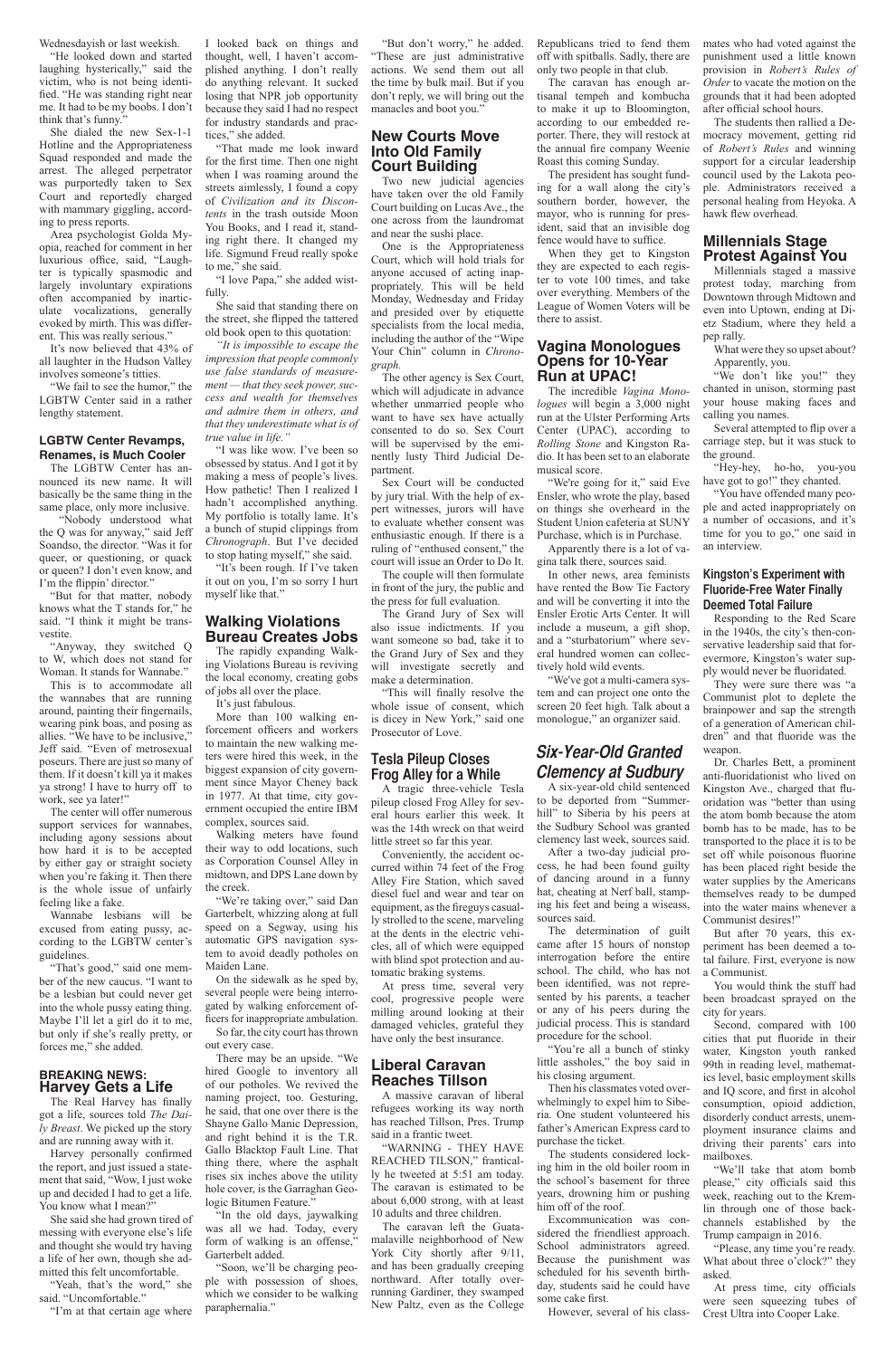## **City Raises Walking Pass Fee to \$400**

The city has raised the cost of a Walking Pass to \$400, according to a press release that came out yesterday. Walking Passes were introduced in 2017 and are required for all pedestrians.

You probably didn't know that, but it's true.

"It's cheaper than car insurance" one resident said, while getting tattooed. "At least I can pay for it with my app when I walk to get a triple karma macchiato."

If a resident does not have a Walking Pass, they must either sit on the ground, or pay for the privilege of strolling around by the mile, which will now go up to \$5.50, more than Lyft and Uber combined.

"You people messed up our sidewalks with your feet, and now it's time to pay," the mayor said. "And no, we're not fixing the sidewalks. Look where you're going."

Pedestrians are followed around by GPS, which tracks their speed and location at all times. If they don't have a smart phone, they must get a permanent ankle bracelet from their friends at City Hall, and feed quarters into the walking meters every few feet.

For some reason, bike riding remains free.

#### **Grandma Moses Lane Man Has Extremely Lurid Browser History**

*Continued from Last Week (Part 17 of 17)*

Spectrum Cable records provided to *Bingo Daily* have again revealed that an area man looks at all kinds of weird stuff on his computer. That's the dude who lives on Grandma Moses Lane, who everybody thinks is a creep.

In this seventeenth of seventeen parts, we detail what he looks at on the internet and tell you why it's so inappropriate, and why nobody should be his friend even though this article will probably make him more popular.

"This is my biggest story ever," said Jesse J. Jones, the *Bingo Daily* reporter who broke parts one, two, four, five, three, six, seven, eight, ten, eleven, twelve, fourteen, thirteen, fifteen, sixteen and the conclusion — part seventeen — and who has now found meaning in life as a result.

He said he was getting bored

covering the mall movie theater renovation and was grateful to have had this important internet perv to write about. He said he was hoping for a movie deal.

"I can't fucking believe it. My buddy Jim who works at Spectrum has access to everyone's account, even the part you shouldn't see, and he gave me the records of this guy who lives over on Grandma Moses Lane who's a total perv!" the reporter told other reporters gathered outside the Post Office.

He has a browser history a mile long that includes girl-ongirl, bukkake, sissy slut hypno training, daddy issues, people eating sushi off of a naked girl, Federalist era escapades, plenty of MILFs, including those seen on NakedSoccerMoms.com, plus a little granny action for good measure, in addition to his ob-

session with antique Swiss army knives that he hunts down compulsively on eBay and Etsy.

He has also read every article in the "Mystery Girl" series and checks his email a lot.

"What a douchebag," the reporter said. "Some day I'm going to write a comic book about this."

#### **B-Bus Canceled for Making Stutterers Uncomfortable**

The B-Bus was done away with for making fun of stutterers, millennials said. In recent years, it had gained the reputation of being called the B-b-b-us, which was seen as demeaning to the bus.

However, others said it was due to the fact that the B-Bus drives along a particularly b-bbumpy route, which is how it got the name (said in the old days to be the "Bumpy Bus"). This however was seen as a lame excuse that should not be tolerated, even if accurate.

"That is n-n-not c-c-cool," one passenger said, shaking in his seat as the vehicle's chassis smashed against the rim of the massive George Clinton-A pothole leftover from the brutal winter, then lost control, jumped the curve and slammed into a b-bbus shelter.

After being flogged, the B-Bus was being kept in a safe space and being offered extensive sensitivity training.

In other news, the D-Bus was canceled for blatant racism. While the A-Bus remained popular and largely free of controversy except for the fact that it's the best. Residents hoped that there might be a second one added some day, perhaps to the called Another-Bus.

#### **Local Conservative Party Down to One Member**

The city's Conservative Party is down to one member, who is really a libertarian. The influx of commie hipsters has proven to be influential, as one by one, former right wingnuts have defected to Marxism and various other shades of pink.

A Maoist enclave has taken over the east side of Wall Street, near North Front. The New Cultural Revolution was underway as of 3 pm and everyone has been accused of something so bad they're not allowed to know what it is.

Many in this town who used to watch Fox News now read the *World Weekly Socialist Review*, which has grown to three different delivery routes, all manned by the Boy Scouts.

Half Moon Chachkas was selling first edition copies of *The Little Red Book* faster than it was moving copies of the one about the strange but true history of Frog Alley.

As for the Conservative Party, last week's pancake breakfast was a sad scene. "I'm the chairman, the vice chairman, the secretary and the treasurer," said Lenny Goldwater, a distant cousin of Barry.

#### **Crystals Restaurant Opens Uptown**

The latest idea has been imported from Brooklyn or Austin or Asheville or someplace: a gourmet salt cafe. Called Crystals and located on Kingston Ave., this elegantly simple idea

combines the concept of a tapas bar with that of a salt shaker.

"Salt is the most popular item in any restaurant," said Cleo Clementine, chief *saltiér* at Crystals. "We thought it would be innovative to turn salt into dinner itself."

Patrons love the minimalist presentation, and never leave feeling overstuffed, bloated or like they're waddling down the street. It will work well for any diet except for high blood pressure. And the trend has caught on, even here in restaurantsoaked Kingston. Without a reservation, we waited patiently for three hours to be served. And we were not disappointed.

Dinner consists of a series of courses, each of which features a kind of salt from their international selection, typically sprinkled on a single leaf of iceberg lettuce. When we sat down, we were hospitably served a glass of artisan water and a salt lick for the table to share, one of those Brooklyn traditions. Faccia had her own lick, and was happily occupied under the table.

Then we began in earnest with soup — classic salt broth made with Indian Ocean grains, hand-harvested from sea-rocks by Gandhi himself during peak moments of the revolution against English Imperialism, while chanting the venerated "Aum Hrim Chandikãyai Namah" mantra used by salt harvesters for hundreds of generations.

The broth could have been saltier, seeming to have only one particle for the entire pot. I had to add salt to bring out the flavor.

Our appetizer was an order of freshly blessed Morton's Kosher, made in Illinois but imported from Nigeria. Its large, satisfying flakes were visible against the pale hue of the lettuce (someone at our table grammed that visual to 125,000 followers and got 436 likes in the first three minutes).

It crunched delightfully against the teeth and palate, with a distinctive salty aftertaste, reminding me of many childhood seders. It would have been nice to have a hard boiled egg.

The next course consisted of a generous helping of *sel gris*, with its luxurious, deeply nourishing mineral content and distinctive vibrant bouquet. This underrated salt had a fine volcanic aftertaste, and a finish with hints and notes of satisfying saltiness that seemed to linger forever.

We also enjoyed a side of Tibetan pink. Usually this is considered a hackneyed old trope, but it's a solid standby if you're seeking something pink and spiritual with a dependably salty Dalai Lama follow through.

Then came the main course, *fleur de sel*, the very cream of the crop of world salts. Hand selected from the prime layers, and hand massaged to a fine texture, being served this mine-to-table delicacy was preceded by deep anticipation of that salty flavor.

Those at my table waited with hushed breath for quite a while as the *sous-saltiér* personally emerged from the kitchen and, one by one, applied the lascivious grains of the precious mineral to our crisp morsel of *Lactuca sativa*, the most flavorful form of iceberg that offered the perfect complement to our meal.

Each crystal touched the tongue with a burst of salinity and its velvety flavor, leaving lingering salacious notes of a distinctly salty finish. Some salts are so balanced they're sweet, in that savory way.

Dessert was a special treat our table shared a single to-go packet of vintage McDonald's salt from 1950, which was surprisingly robust and flavorful, and left a noticeable salinity on the tongue. It seemed to have only improved with time, and glistened with notes of iodine.

The best thing was the bill. Dinner was competitive with all the other trendy new and intriguing places in town. Service for five, with artisan water, tax and tip (left in salt), was \$575.

#### **Updated Switches to Endangered Species Fare**

The popular vegan techno eatery will soon be serving only endangered species of animals and plants.

"That was cool, now we're trying something new," said Gabé, the owner, who likes to tear the place up and reassemble it every

few days to stave off boredom.

"It's not easy for a guy as big as me to be vegan. I felt like a heavyweight boxer living on cud," he told reporters gathered outside his restaurant, including those from *Bingo Daily*, the *Kingston Ave. Times*, *The Cranky Times* and a few other times.

"Sometimes I just want to sink my teeth into a prime rib," he added, as the crowd gasped in amazement.

A Kingston Radio reporter walked up from behind and clocked him on the head with a ElectroVoice RE20 dynamic broadcast microphone, in a neighborly gesture of support.

Updated, which will update its name to Updated, will introduce a new menu that includes Everglades alligator burgers, Midwestern ocelot stew, and Brazilian peeping frog casserole.

All are nearly extinct.

They will also serve wild sage salad, Vermont pitcher plant nectar, and an infusion made from a rare form of mushroom that only grows on one tree in the Amazon rain forest.

The café will also put a ban on any form of script or novel writing on premises, but business meetings may be held from 6 am to 8 pm Sundays. Mondays, Wednesdays and Fridays, and all other days.

#### **Neomarxist Postmodern Rosendale Town Legislature Bans Competence, Grammar**

The Neomarxist Postmodern Deconstructionist Town Legislature of Rosendale, elected as part of the Blue Wave, has banned hierarchy, competence, grammar and categorization, according to rumors circulating recently.

The legislature then voted to dissolve itself, sources said.

"First, they tried to pass a motion saying they didn't exist, but *Roberts Rules of Order* specificially prohibits that, back in section 442.9," said one source familiar with parliamentary procedure.

The source, who spoke on the condition of anonymity, added that once grammar was banned, it would be impossible to ever reestablish a tyrannical, oppressive power structure.

#### **Police Blotter Horoscope**

*In case of an astrological emergency, hang up and dial 9-1-1.*

IF TODAY IS YOUR BIRTH-DAY — You're totally screwed, so just give it up. But whatever,

you'll get through it; you're an

Aries and you always do. ARIES — A Kingston Ave. man was arrested Tuesday after attempting to break into the vault at Wells Fargo Bank by banging his head against it. The vault sustained considerable damage but his head was unharmed. TAURUS — After the attempted theft of 42 lbs. of cherry chocolate morsels from Hannafords, a Town of Ulster woman was arrested for having a sweet tooth. She was referred to a psychologist for treatment, and given a baked potato GEMINI — A Russian hacker, age 19, was arrested for attempting to take over the server of www.chat.kingston.gov, the official city message board, and communicating with himself in a secret language for more than 36 hours nonstop thereby getting the attention of the system admin. CANCER — The meatloaf thief struck again, making off with three of Mrs. Finn's delicious creations, plus a pot of homemade

gravy based on the victim's grandmother's recipe. He was caught by police sitting in his comfy chair.

LEO — A Hurley man attempted to free every prisoner in the Ulster County Jail in broad daylight, and succeeded. He then rehabilitated all the prisoners, whose terms were commuted by a liberal

State Supreme Court judge.

VIRGO — A Rosendale woman attempted to change the curriculum of the local school district without authorization. Alleged amendments included making sure that students were taught arithmetic and spelling. She was held without bail.

LIBRA — Police intervened in the unauthorized repainting of the Wurts Ave. Bridge. The alleged perpetrator had set up scaffolds and ordered 100 gallons of custom-mixed lavender paint, and was halfway through the project when captured.

SCORPIO — The FBI and the state police SWAT team were summoned to the Town of Olive after a local resident was found with several 55-gallon drums of cyanide, which they planned to dump into the Ashokan Reservoir as a friendly favor.

SAGITTARIUS — A man who said he was born in late autumn

made the mistake of politically baiting someone in a bar about 10 too many times, and was pounded through the floorboards, ending up in the beer cellar. He was collected by EMTs and treated for minor contusions and percussions.

CAPRICORN — An earthy looking bank teller was found to

have embezzled several million dollars from the Ulster Savings Bank and stashed it in federal treasury bills. The very pretty woman with long brown hair and an earnest expression on her face would have got away with it, too, except that she tried to cash a \$10,000 T-bill at the Hannaford's customer service counter.

AQUARIUS — Someone generally perceived as very intelligent attempted to falsely register a patent for the light bulb, then went to Herzog's and demanded that they be paid royalties. They asked for one dollar, and were held for attempted petty theft of intellectual property.

PISCES — An area man was questioned by police after having been found cuddling cats and dogs all night at the SPCA. He also made them an organic dinner. It was discovered by officers that he likes animals a lot and wanted to keep them company.